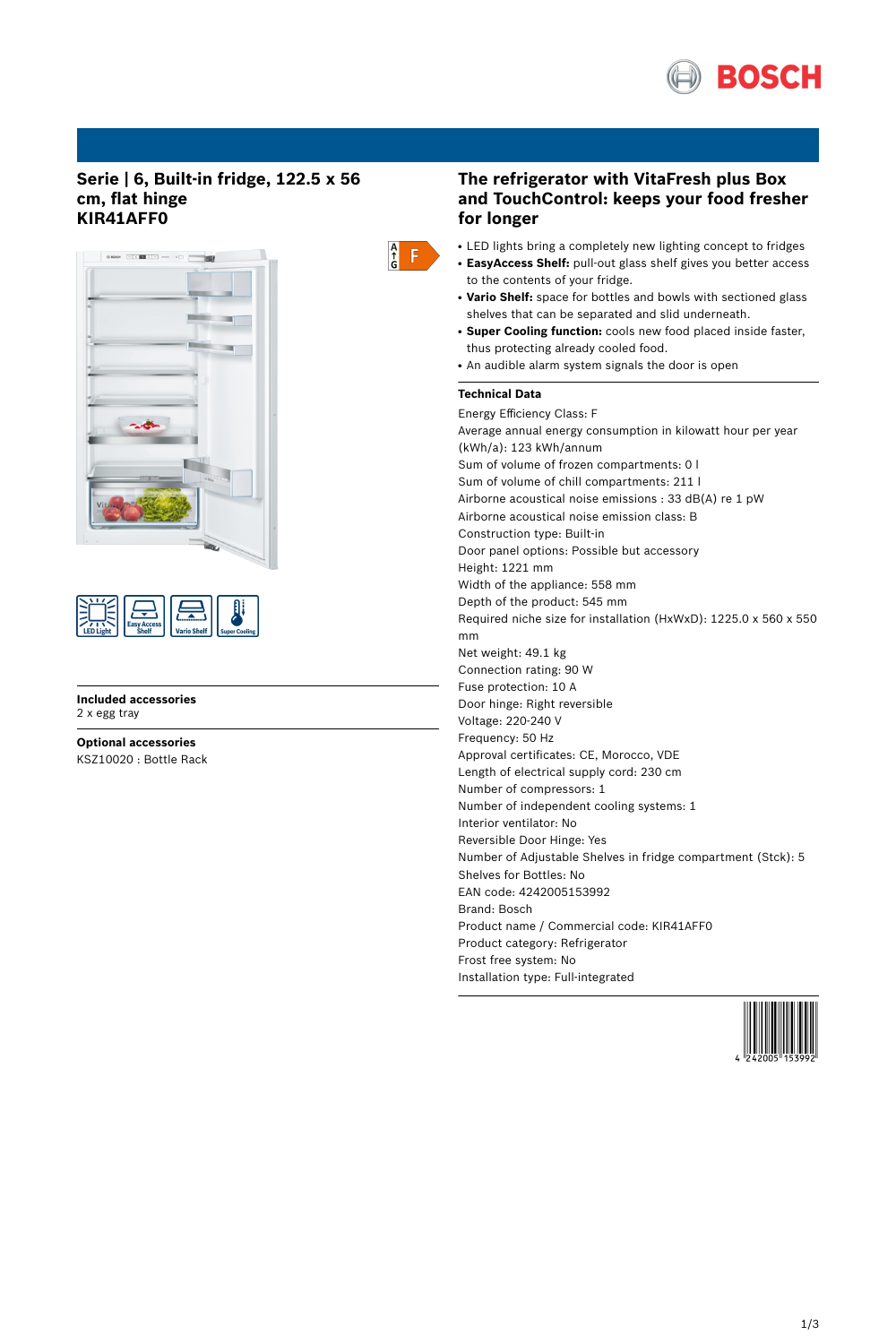

**Serie | 6, Built-in fridge, 122.5 x 56 cm, flat hinge KIR41AFF0**

**The refrigerator with VitaFresh plus Box and**

### **Performance and Consumption**

- EU19\_EEK\_D: F
- Total Volume : <sup>211</sup> <sup>l</sup>
- Annual Energy Consumption: <sup>123</sup> kWh/a
- Climate Class: SN-ST
- Noise Level : <sup>33</sup> dB , EU19\_Noise emission class\_D: <sup>B</sup>

**TouchControl: keeps your food fresher for longer**

#### **Functions**

- Bright interior LED fridge light

#### **Design features**

- Electronic LED display
- FreshSense Constant temperature control by intelligent sensor technology
- Automatic defrost fridge
- Super Cooling: automatic deactivation
- Optical and acoustical door open warning

#### **Design features**

- <sup>6</sup> safety glass shelves (5 height adjustable)
- <sup>4</sup> door trays, including 1x dairy compartment

#### **Freshness System**

- <sup>1</sup> VitaFresh Plus drawer with humidity control. Fruit and vegetables retain vitamins and last longer.

#### **Dimension and installation**

- Dimensions: 122.1 cm H x 55.8 cm W x 54.5 cm D
- Niche Dimensions: 122.5 cm <sup>H</sup> <sup>x</sup> <sup>56</sup> cm <sup>W</sup> <sup>x</sup> <sup>55</sup> cm <sup>D</sup>

## **Key features - Fridge section**

- Right hinged door, door reversible
- Connection value <sup>90</sup> <sup>W</sup>
- 220 240 V

#### **Key features - Freezer section**

- KIR41AFF0

## **Country Specific Options**

- Based on the results of the standard 24-hour test. Actual consumption depends on usage/position of the appliance.

## **Design features**

#### **Dimension and installation**

**Additional features**